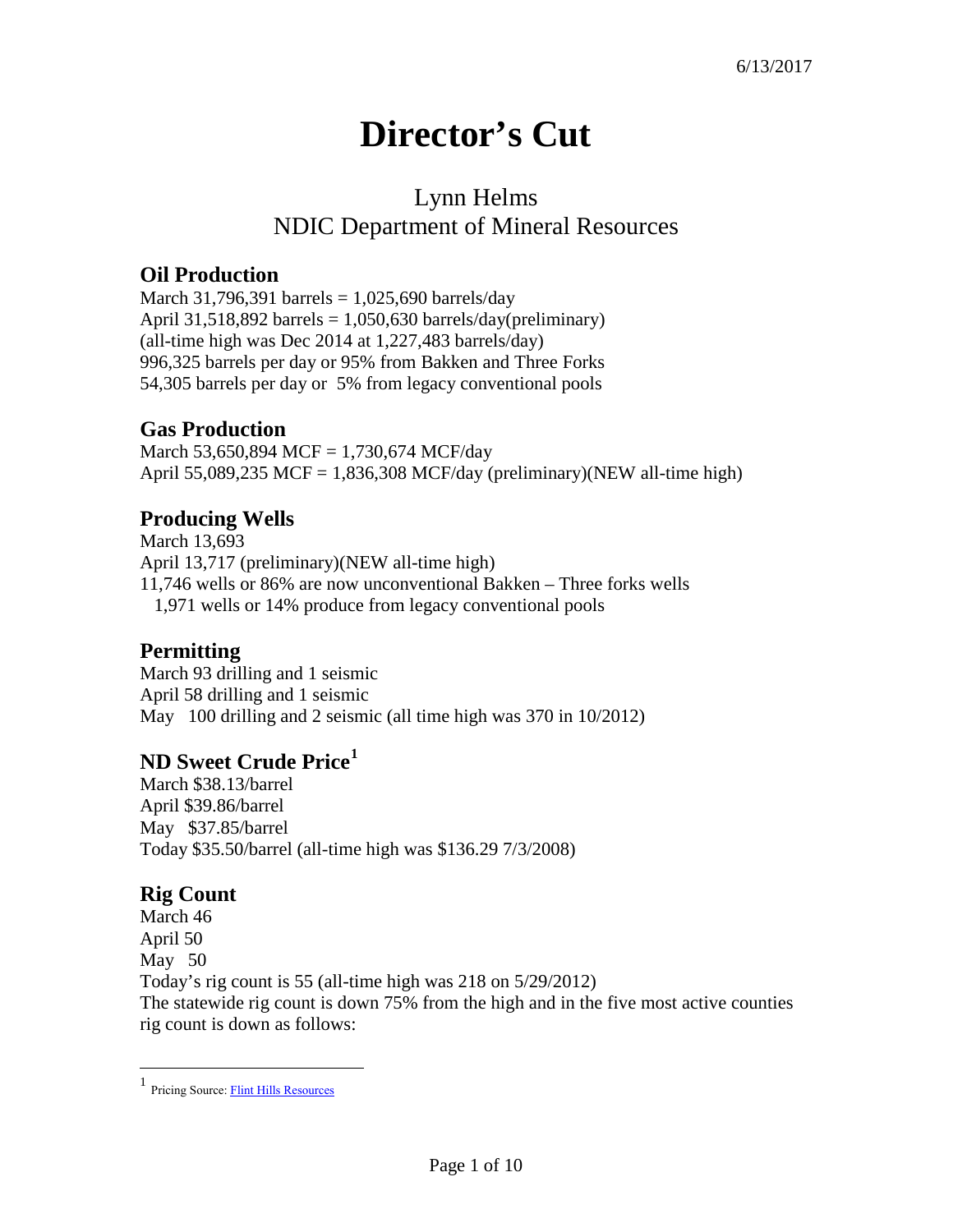Divide -100% (high was 3/2013) Dunn -76% (high was 6/2012) McKenzie -68% (high was 1/2014) Mountrail -83% (high was 6/2011) Williams -77% (high was 10/2014)

#### **Comments:**

The drilling rig count increased four from March to April, then remained unchanged from April to May, and is currently up five from May to today. Operators have shifted from running the minimum number of rigs to incremental increases and decreases throughout 2017, as WTI oil price moves above and below \$50/barrel. If WTI drops below \$45/barrel for more than 30 days rig count is expected to drop.

The number of well completions decreased slightly from 61(final) in March to 59 (preliminary) in April.

Oil price weakness is now anticipated to last through the third quarter of 2017. OPEC met the last week of May and decide to extend production cuts for nine months. The markets are watching to see if US shale production offsets OPEC cuts keeping crude oil inventories high.

There were no significant precipitation events, six days with wind speeds in excess of 35 mph (too high for completion work), and no days with temperatures below -10F.

Over 99% of drilling now targets the Bakken and Three Forks formations.

Estimated wells waiting on completion<sup>[2](#page-1-0)</sup> is 830, up 141 from the end of March to the end of April.

Estimated inactive well count<sup>[3](#page-1-1)</sup> is 1,466, up 167 from the end of March to the end of April.

Crude oil take away capacity remained dependent on rail deliveries to coastal refineries to remain adequate.

 $\overline{a}$ 

<span id="page-1-0"></span> $2$  The number of wells waiting on completions is an estimate on the part of the director based on idle well count and a typical five year average. Neither the State of North Dakota, nor any agency officer, or employee of the State of North Dakota warrants the accuracy or reliability of this product and shall not be held responsible for any losses caused by this product. Portions of the information may be incorrect or out of date. Any person or entity that relies on any information obtained from this product does so at his or her own risk.

<span id="page-1-1"></span><sup>3</sup> Includes all well types on IA and AB statuses.

IA= Inactive shut in  $\geq$ 3 months and  $\leq$ 12 months

AB= Abandoned (Shut in >12 months)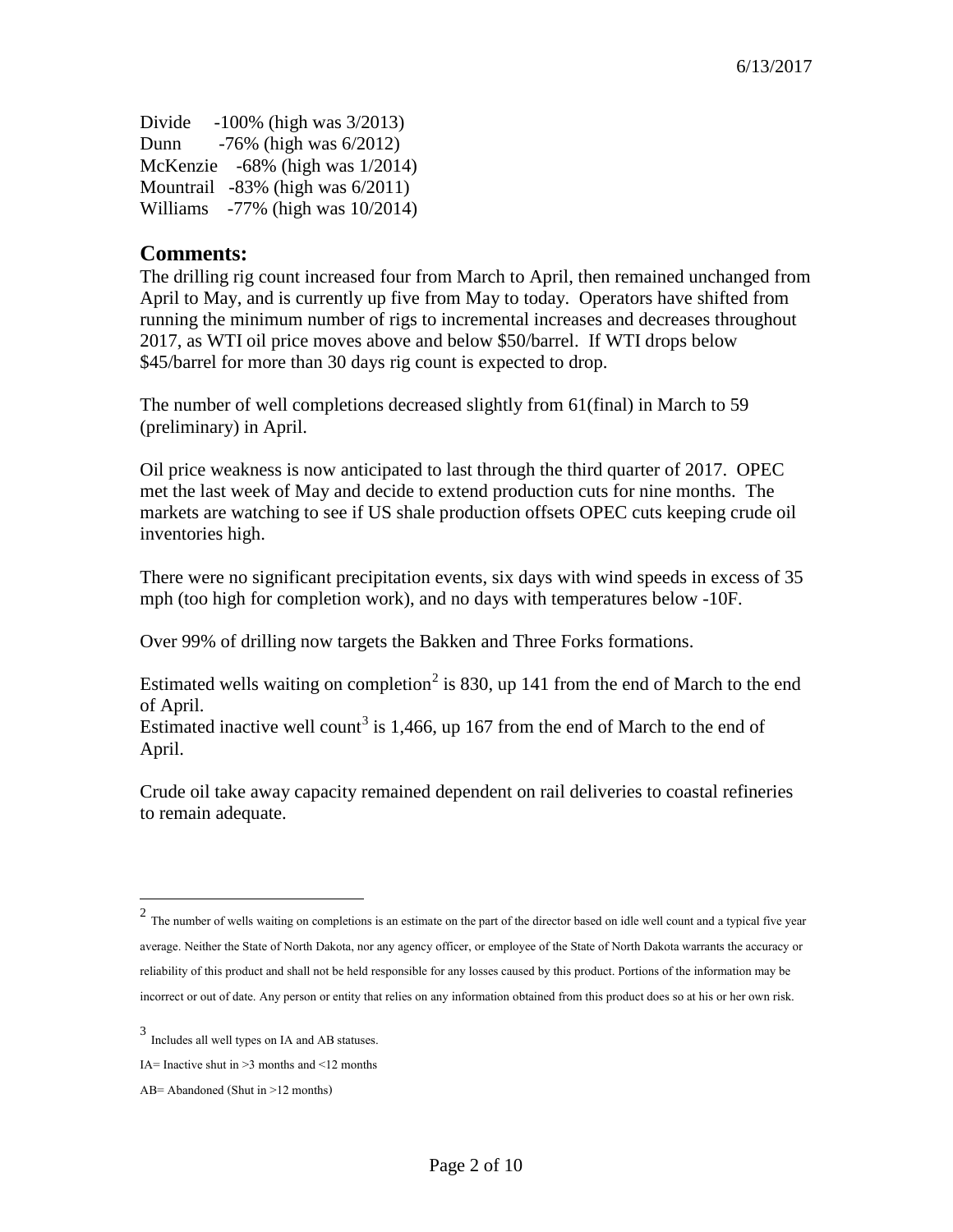Low oil price associated with very high crude oil inventories continued to limit drilling rig count. Utilization rate for rigs capable of 20,000+ feet is 30-35% and for shallow well rigs (7,000 feet or less) 20-25%.

Drilling permit activity dropped sharply from March to April then nearly doubled from April to May. Operators are maintaining a permit inventory that will accommodate increased drilling price points within the next 12 months.

Rigs actively drilling on federal surface in the Dakota Prairie Grasslands remains at 0.

Activity on the Fort Berthold Reservation is as follows: 11 drilling rigs (1 on fee lands and 10 on trust lands) 204,707 barrels of oil per day (126,857 from trust lands & 77,851 from fee lands) 1,645 active wells (1,136 on trust lands & 509 on fee lands) 97 wells waiting on completion 508 approved drilling permits (402 on trust lands & 106 on fee lands) 1,595 potential future wells (1,132 on trust lands & 463 on fee lands)

Seismic activity is down slightly. There are 3 surveys active, 0 recording, 0 NDIC reclamation projects, 0 remediating, 2 suspended, and 0 permitted.

North Dakota leasing activity is limited to renewals and top leases in the Bakken - Three Forks area.

US natural gas storage is now 9.9% above the five-year average indicating little price improvement in the future. North Dakota shallow gas exploration could be economic at future gas prices, but is not at the current price. The operator of the exploration well (file 27235) in Emmons County has cancelled all other permits in the area and is in the process of transferring the well to a working interest owner who plans a production test. The well appears to contain 2 pay sections totaling about 80 feet thick with very good gas shows.

The price of natural gas delivered to Northern Border at Watford City is down \$0.14 to \$2.48/MCF. This results in a current oil to gas price ratio of 14 to 1. The percentage of gas flared remained unchanged at 10.4%. The Tioga gas plant operated at 79% of capacity. The expansion of gas gathering from south of Lake Sakakawea is now starting up and the crude oil and natural gas liquids transfer lines have been approved pending geotechnical work this summer. The April Bakken capture percentage was 91% with the daily volume of gas flared from March to April up 9.2 MMCFD. The historical high flared percent was 36% in 09/2011.

Gas capture statistics are as follows: Statewide 90% Statewide Bakken 91% Non-FBIR Bakken 92% FBIR Bakken 86%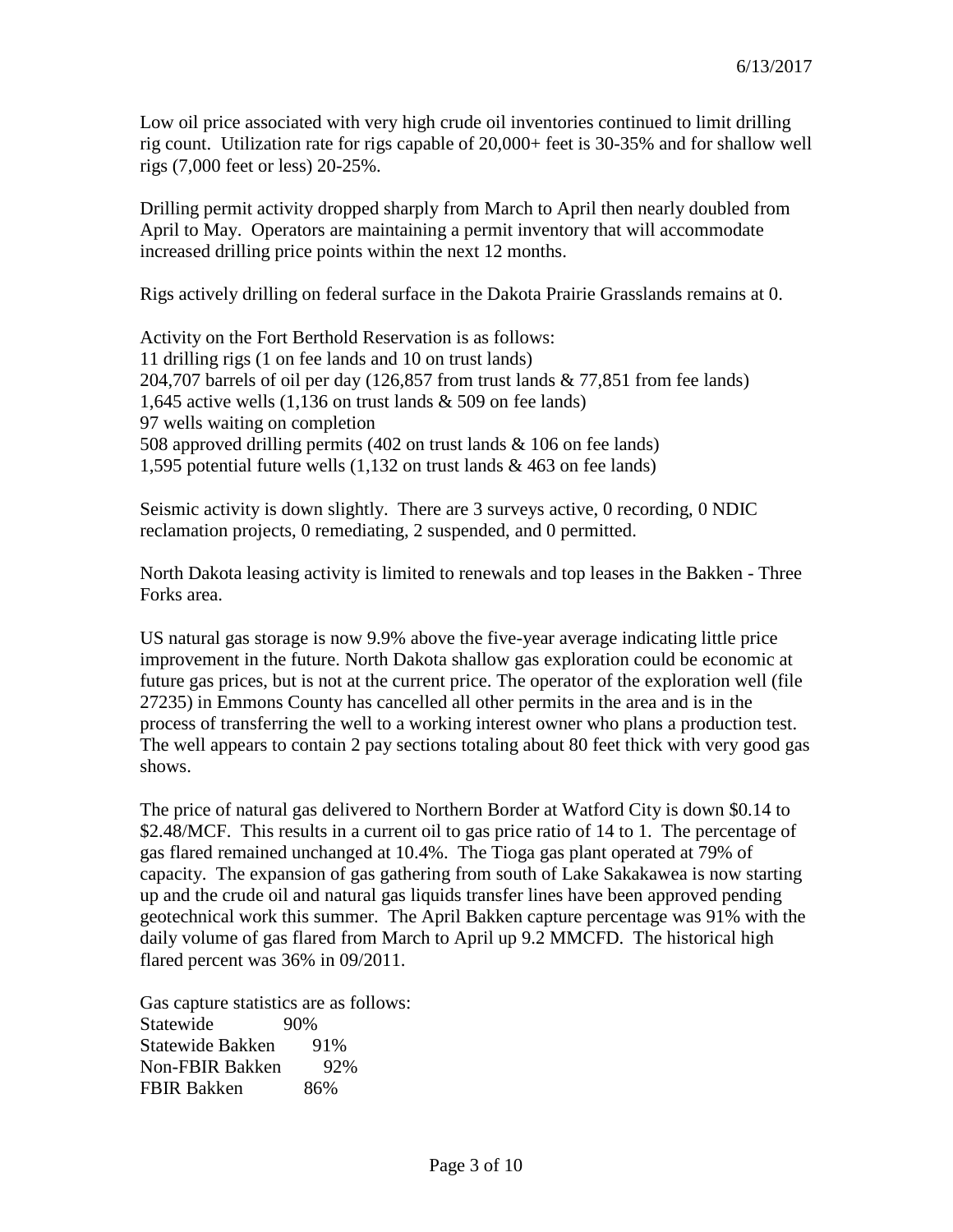Trust FBIR Bakken 84% Fee FBIR 89%

77% January 1, 2015 through March 31, 2016 80% April 1, 2016 through October 31, 2016 85% November 1, 2016 through October 31, 2018 88% November 1, 2018 through October 31, 2020 91% beginning November 1, 2020

The North Dakota Legislature passed HB1432 which sets up a council to address Clean Water Act, Safe Drinking Water Act, Clean Air Act, and Endangered Species Act issues: **BIA** has published a new final rule to update the process for obtaining rights of way on Indian land. The rule was published 11/19/15 and became effective 12/21/15. The final rule can be found at [https://www.federalregister.gov/articles/2015/11/19/2015-](https://www.federalregister.gov/articles/2015/11/19/2015-28548/rights-of-way-on-indian-land) [28548/rights-of-way-on-indian-land.](https://www.federalregister.gov/articles/2015/11/19/2015-28548/rights-of-way-on-indian-land) On 3/11/16, the Western Energy Alliance filed a complaint and motion for a temporary restraining order and/or a preliminary injunction. On 4/19/16, the US District court for the District of North Dakota issued an order denying the motion for a preliminary injunction. Secretary Zinke has expressed interest in revising right of way rules to simplify and speed up the process.

**BLM** has published a new final rule 43 CFR Parts 3100, 3160 and 3170 to update and replace its regulations on venting and flaring of natural gas effective 1/17/16. The final rule can be viewed online at [https://www.blm.gov/programs/energy-and-minerals/oil](https://www.blm.gov/programs/energy-and-minerals/oil-and-gas/operations-and-production/methane-and-waste-prevention-rule)[and-gas/operations-and-production/methane-and-waste-prevention-rule.](https://www.blm.gov/programs/energy-and-minerals/oil-and-gas/operations-and-production/methane-and-waste-prevention-rule) North Dakota, Wyoming, Montana, Western Energy Alliance, and IPAA filed for a preliminary injunction to prevent the rule going into effect until the case is settled. A hearing in Casper, Wyoming was held 1/6/17. On 1/16/17 the court denied all of the petitioners' motions for preliminary injunctions. The deadline to submit a briefing proposal on the merits of the case to the Court has been postponed to 4/24/17 at the request of Wyoming. On 2/3/17 the US House of Representatives voted 221-191 to approve a Congressional Review Act resolution against the rule. On 3/28/17 President Trump issued an executive order which in part directs "The Secretary of the Interior shall review the following final rules, and any rules and guidance issued pursuant to them, for consistency with the policy set forth in section 1 of this order and, if appropriate, shall, as soon as practicable, suspend, revise, or rescind the guidance, or publish for notice and comment proposed rules suspending, revising, or rescinding those rules:". This rule is included in the list as item (iv). North Dakota plans to continue active participation in the litigation of this rule until the BLM takes final action eliminating the rule. The US District Court in WY granted in part industry trade group petitioners' request to delay merits briefing. The Senate voted 51 to 49 against the CRA allowing the rule to remain in effect. The court has adopted a new briefing schedule. Although the court went with the slightly less expedited briefing schedule proposed by the Department of Justice, Judge Skavdahl went out of his way to state that this "briefing schedule provides the Court with the ability to enter a decision in a timely manner and before the January 2018 compliance deadlines," recognizing ND's stated concern that we receive a decision before the major compliance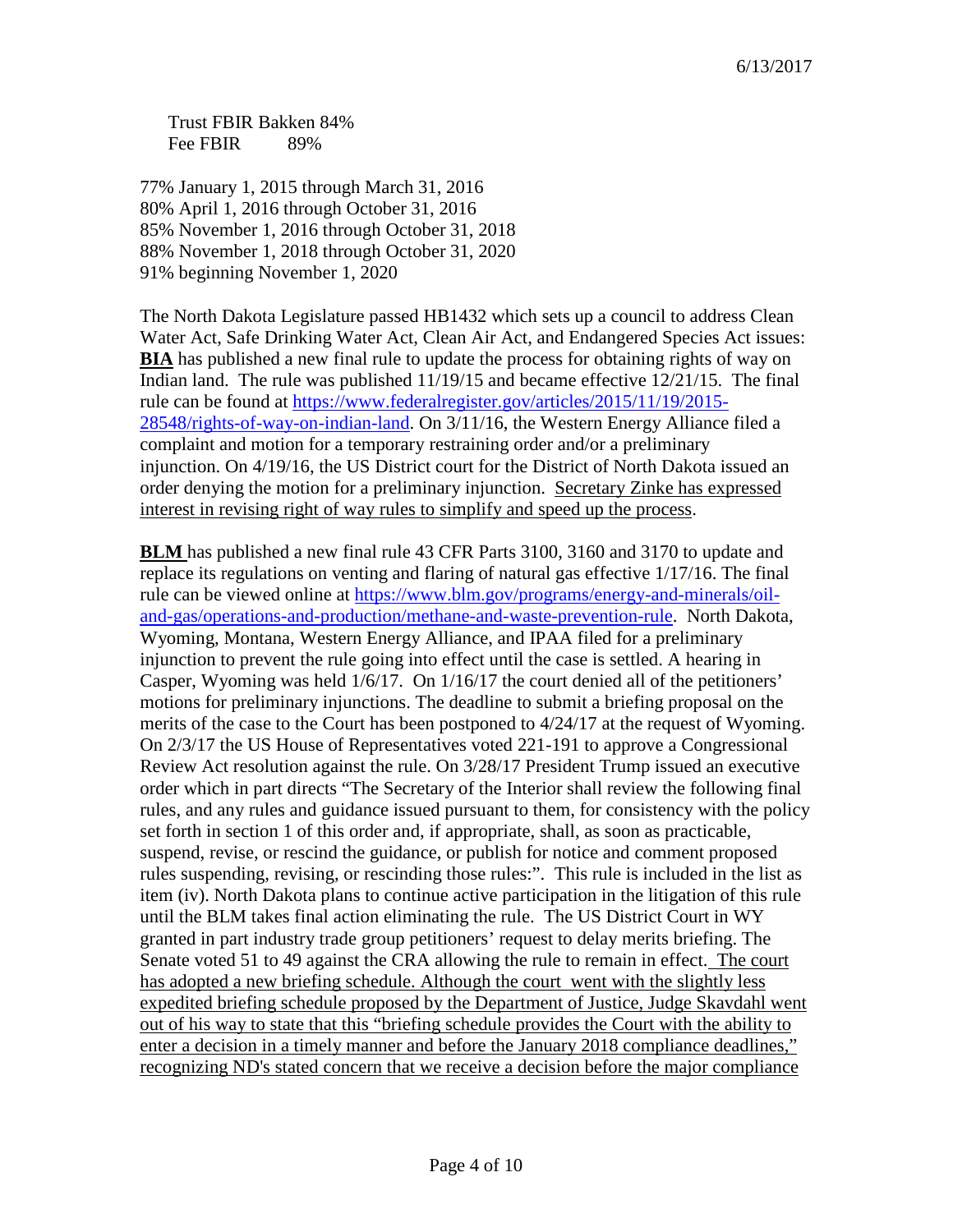deadlines/conflicts with ND. Opening briefs are due July 3, 2017. Response briefs are due August 11, 2017. Reply briefs are due August 25, 2017.

**BLM** revised final regulations for hydraulic fracturing on federal and Indian lands were published in the CFR on 3/26/15 and they were scheduled to go into effect 6/24/15. North Dakota, Colorado, Utah, Wyoming, Western Energy Alliance, and IPAA filed for a preliminary injunction to prevent the rules going into effect until the case is settled. Following a lengthy hearing in Casper, Wyoming on 6/23/15, the court issued a stay on the rules. On 9/30/15 the court granted a preliminary injunction, preventing the rules from being enforced until litigation on the rule is final. The  $10<sup>th</sup>$  Circuit Court of Appeals issued an order 3/10/16 denying the industry alternative motion for a stay. On 6/21/16 the court found the rule to be unlawful and ordered it set aside. The plaintiffs filed a motion with the US Court of Appeals for the Tenth Circuit to dismiss the appeal of the preliminary injunction. The Department of Justice on behalf of the BLM and the intervening environmental groups have appealed the decision on the rule and oppose the motion to dismiss the appeal of the preliminary injunction. The North Dakota Response Brief to the US Court of Appeals for the Tenth Circuit was filed 9/15/16. A three judge panel of the 10th Circuit will hear arguments on Wednesday April 22nd at 2pm. NDIC comments on the rule can be found at [http://www.nd.gov/ndic/ic-press/BLM-comments-](http://www.nd.gov/ndic/ic-press/BLM-comments-120625.pdf)[120625.pdf.](http://www.nd.gov/ndic/ic-press/BLM-comments-120625.pdf) On 3/28/17 President Trump issued an executive order which in part directs "The Secretary of the Interior shall review the following final rules, and any rules and guidance issued pursuant to them, for consistency with the policy set forth in section 1 of this order and, if appropriate, shall, as soon as practicable, suspend, revise, or rescind the guidance, or publish for notice and comment proposed rules suspending, revising, or rescinding those rules:". This rule is included in the list as item (i). On 5/4/2017 BLM filed a request asking the court to hold the appeal in abeyance as it will "soon" initiate a rulemaking process to revise or rescind the 2015 Rule, that it had the authority to issue the Rule, but conceding that the Rule does not reflect BLM's current priorities or policies, as reflected in certain recent Presidential Executive Orders. After the BLM submitted its filings the 10th Circuit Court Appeals immediately directed the petitioners (including North Dakota) and the intervenors to file briefs by June 5 to respond to BLM's position. Two amicus groups that submitted merits briefs (the law school professors and former DOI officials) filed supplemental amicus briefs on the questions posed by the Court following the change of Administrations. The Court's Supplemental Order authorized the filing of these additional amicus briefs. Both briefs seek to capitalize on the BLM's continued insistence that it had the authority to issue the Rule (but concede that the 2015 HF Rule does not reflect BLM's current priorities or policies as reflected in certain recent Presidential Executive Orders). The two amicus groups solicit the Court to rule on the merits of the BLM and NGO appeals and to overturn the District Court decision, actually asking the Court to issue an advisory opinion on the BLM's authority. In addition to addressing the NGO arguments, North Dakota will respond to these two briefs in the context that all three parties are asking the Court to do what it is prohibited from doing by Article III of the U.S. Constitution. North Dakota plans to continue active participation in the litigation until the BLM takes final action eliminating the rule.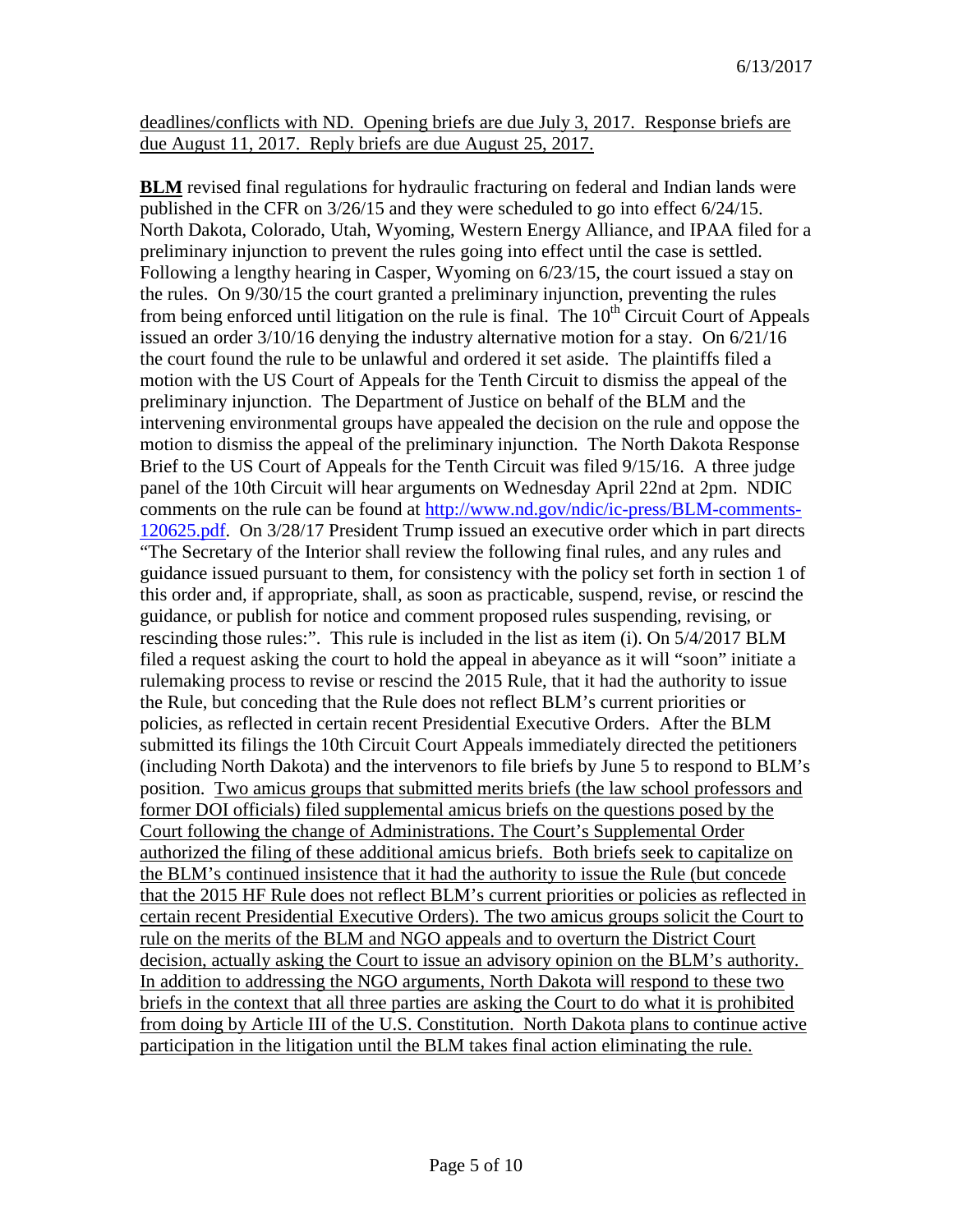**BLM** has published the North Dakota Greater Sage-Grouse Proposed Resource Management Plan Amendment and Final EIS. NDIC is evaluating whether the state needs to intervene in the lawsuit filed by Western Energy Alliance challenging the final plan. Information on the plan and EIS can be found at the following web addresses: [https://www.blm.gov/epl-front-](https://www.blm.gov/epl-front-office/eplanning/planAndProjectSite.do?methodName=dispatchToPatternPage¤tPageId=48797)

[office/eplanning/planAndProjectSite.do?methodName=dispatchToPatternPage&currentP](https://www.blm.gov/epl-front-office/eplanning/planAndProjectSite.do?methodName=dispatchToPatternPage¤tPageId=48797) [ageId=48797](https://www.blm.gov/epl-front-office/eplanning/planAndProjectSite.do?methodName=dispatchToPatternPage¤tPageId=48797)

**EPA** On 8/26/15 a coalition of environmental organizations filed a 60 day legal notice with the U.S. Environmental Protection Agency demanding more regulation of drilling and fracking waste. The groups are the Environmental Integrity Project, Natural Resources Defense Council, Earthworks, Responsible Drilling Alliance, San Juan Citizens Alliance, West Virginia Surface Owners Rights Organization, and the Center for Health, Environment and Justice. On 5/4/16 the same environmental groups filed suit against the EPA in the federal district court for the District of Columbia. The Plaintiffs Allege that EPA "has failed to meet its nondiscretionary duty" under the federal Resource Conservation and Recovery Act (RCRA ) to review and revise the RCRA Subtitle D solid waste regulations for O&G wastes every three years and that EPA last completed such a review in 1988 and that EPA has failed to review or revise the guidelines for state solid waste plans since 1981.

Plaintiffs want to force EPA to do two things-

1. Issue more stringent regulations for managing and disposing of O&G wastes, including on issues such as open-air pits and impoundments used for storing O&G wastewater, underground injection wells, and the transportation of O&G wastes by truck or pipeline.

2. Make the state solid waste plan guidelines more stringent and comprehensive. The document filed in the suit can be found at [http://environmentalintegrity.org/wp](http://environmentalintegrity.org/wp-content/uploads/2016-05-04-RCRA-OG-Wastes-Deadline-Suit-Complaint-FILED.pdf)[content/uploads/2016-05-04-RCRA-OG-Wastes-Deadline-Suit-Complaint-FILED.pdf](http://environmentalintegrity.org/wp-content/uploads/2016-05-04-RCRA-OG-Wastes-Deadline-Suit-Complaint-FILED.pdf) On 6/30/16 North Dakota filed motions to intervene in order to prevent a sue and settle situation that would adversely impact state regulatory jurisdiction and to dismiss the case. Motions to Intervene were also filed by the Texas Railroad Commission, American Petroleum Institute, Independent Petroleum Association of America, and the association of Texas oil and gas producer/royalty owners (TIPRO). The plaintiffs and EPA each filed motions to oppose the motions to intervene. North Dakota filed a reply in support of its motion on 9/23/16. Late Friday afternoon 11/18/16 the U.S. District Court in Washington DC denied North Dakota and the two industry association's Motions to Intervene. The Court accepted the NGOs' statements in their briefs that all they asked for in their Complaint was a deadline for EPA to conduct a rulemaking, and concluded that none of the intervenors had demonstrated a sufficient "injury" to support standing in that context. On 12/23/16, EPA and the NGOs submitted a proposed consent decree to the Court that would settle the RCRA Subtitle D litigation. Unlike under the Clean Air Act, there is no statutory RCRA requirement that the proposed decree be published in the Federal Register or put out for public comment. NDIC has significant concerns about the proposed decree and submitted a letter to the court expressing those concerns. Since the court denied ND's motion to intervene, ND is not a party. The consent decree was approved Dec. 28 by U.S. District Judge John D. Bates. The EPA has agreed to review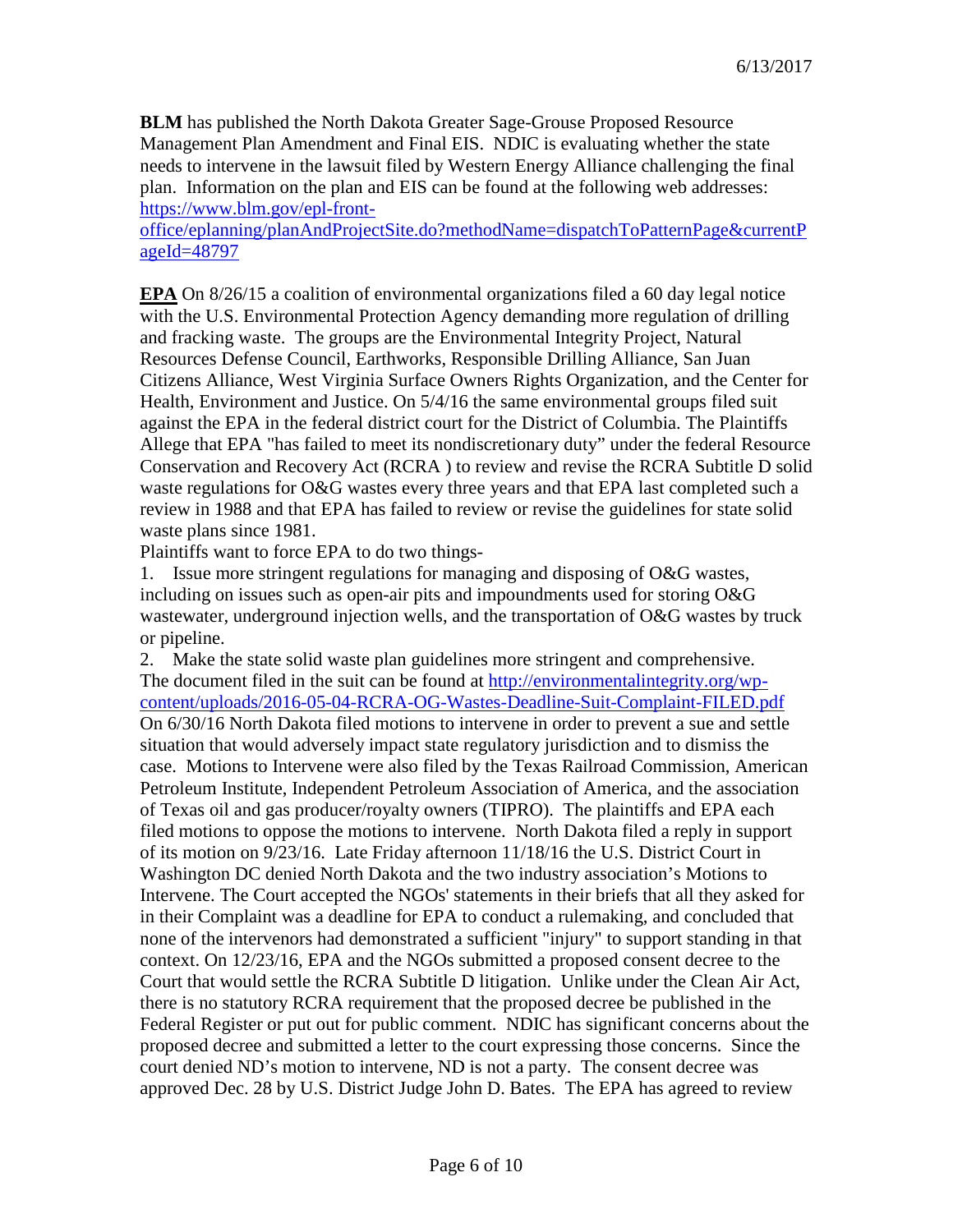the regulations and by April 2019 either propose new rules or determine that new rules aren't necessary. This is an attempt by EPA and the NGOs to impose court-ordered obligations that would be difficult for the new administration to evade and looks like an attempt to ram through a sue and settle deal before the new administration takes office. On 1/13/17 North Dakota filed an appeal of the decision(s), consent decree, and federal reimbursement of plaintiffs legal costs. As part of the appeal process, on 03/24/17 North Dakota filed a statement of issues and the other administrative filings: (1) Whether the District Court erred in denying North Dakota's motion to intervene in order to represent its sovereign interests in a case in which the Plaintiffs-Appellees seek to compel the U.S. Environmental Protection Agency ("U.S. EPA") to review and revise solid waste management regulations under Subtitle D of the Resource Conservation and Recovery Act. (2) Whether the District Court erred in concluding that North Dakota did not have Article III standing in this case. (3) Whether the District Court erred in concluding that North Dakota should be held to a different, and more stringent, standard for Article III standing than the Plaintiffs-Appellees. (4) Whether the District Court erred in entering a Consent Decree that violates Subtitle D of RCRA because it omits statutory nondiscretionary duties with which U.S. EPA must comply, and would impose new nondiscretionary duties on U.S. EPA that are not contained in the statute. North Dakota filed its opening appeal brief in the UNITED STATES COURT OF APPEALS FOR THE DISTRICT OF COLUMBIA CIRCUIT on 5/23/17. The next scheduled dates in the appeal involve EPA and the NGOs briefs are due June 21st and North Dakota's Reply Brief is due July 5th. An oral argument would get set after completion of briefing.

**EPA** On 6/3/16 the final rule proposing a suite of changes to Clean Air Act permitting requirements for new and modified emissions sources in the oil and natural gas industry was published in the Federal Register. On 6/29/16 the NDIC decided to file a Petition for Review with the US Appeals Court for the District of Columbia to defend the state's sovereign jurisdiction over oil and gas regulation. Thirteen other states have joined this effort. North Dakota declined the standard offer to explore settlement through the court's mediation program.

The proposed actions and NDIC comments are as follows:

o Proposed New Source Performance Standards – Docket ID number EPA-HQ-OAR-2010-0505. NDIC comments can be found at [http://www.nd.gov/ndic/ic-press/EPA-HQ-](http://www.nd.gov/ndic/ic-press/EPA-HQ-OAR-2010-0505.pdf)[OAR-2010-0505.pdf](http://www.nd.gov/ndic/ic-press/EPA-HQ-OAR-2010-0505.pdf)

o Draft Control Techniques Guidelines – Docket ID number: EPA-HQ-OAR-2015-0216. NDIC comments can be found at [http://www.nd.gov/ndic/ic-press/EPA-HQ-OAR-2015-](http://www.nd.gov/ndic/ic-press/EPA-HQ-OAR-2015-0216.pdf) [0216.pdf](http://www.nd.gov/ndic/ic-press/EPA-HQ-OAR-2015-0216.pdf)

o Proposed Source Determination Rule – Docket ID number: EPA-HQ-OAR-2013-0685. NDIC comments can be found at [http://www.nd.gov/ndic/ic-press/EPA-HQ-OAR-2013-](http://www.nd.gov/ndic/ic-press/EPA-HQ-OAR-2013-0685.pdf) [0685.pdf](http://www.nd.gov/ndic/ic-press/EPA-HQ-OAR-2013-0685.pdf)

o Proposed Federal Implementation Plan for Implementing Minor New Source Review Permitting in Indian Country – Docket ID number: EPA-HQ-OAR-2014-0606. NDIC comments can be found at [http://www.nd.gov/ndic/ic-press/EPA-HQ-OAR-2014-](http://www.nd.gov/ndic/ic-press/EPA-HQ-OAR-2014-0606.pdf) [0606.pdf.](http://www.nd.gov/ndic/ic-press/EPA-HQ-OAR-2014-0606.pdf)

North Dakota et al. and EPA have filed motions to govern further proceedings and briefing schedules. On 3/28/17 President Trump issued an executive order which in part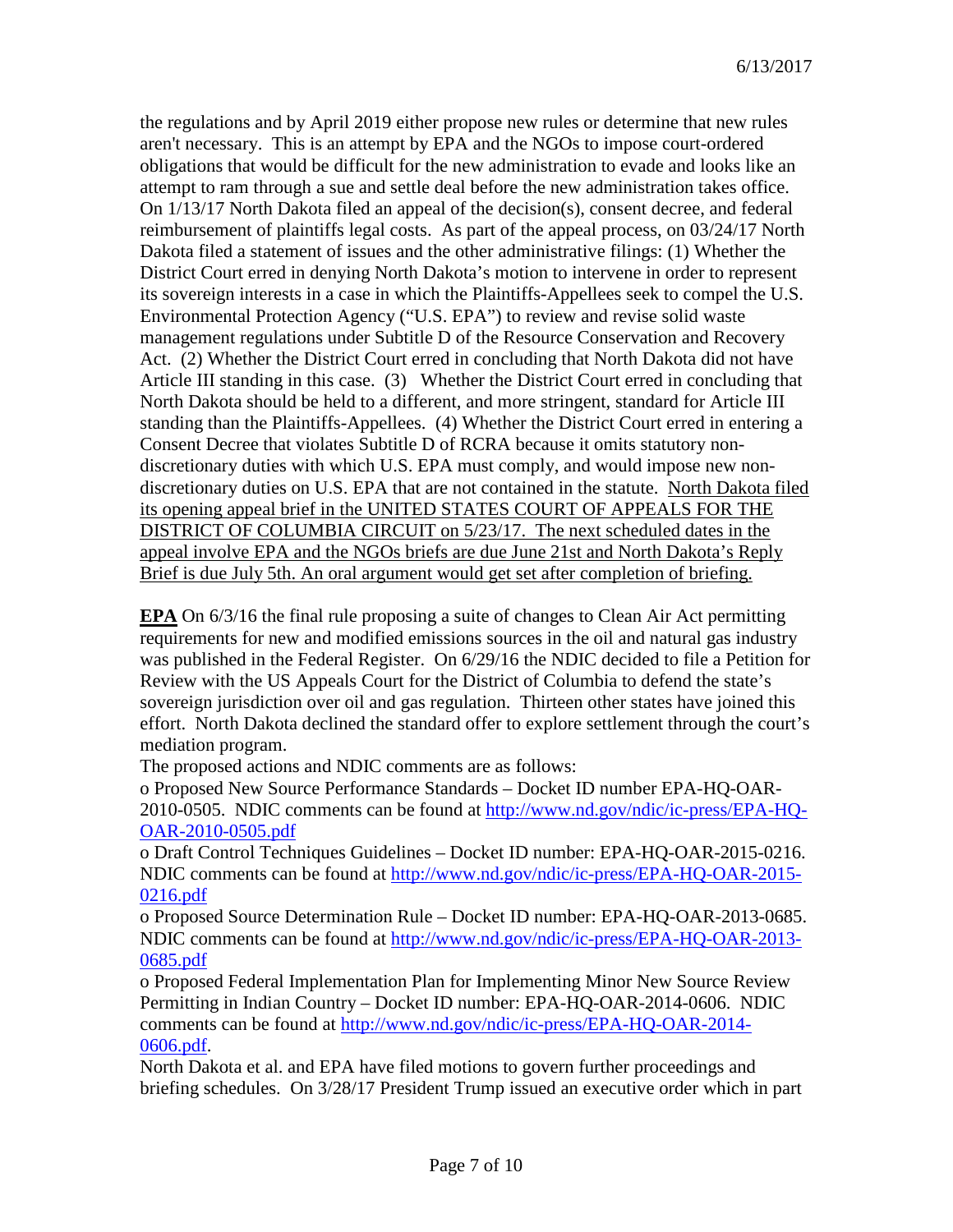directs "The Administrator shall review the final rule entitled "Oil and Natural Gas Sector: Emission Standards for New, Reconstructed, and Modified Sources," 81 Fed. Reg. 35824 (June 3, 2016), and any rules and guidance issued pursuant to it, for consistency with the policy set forth in section 1 of this order and, if appropriate, shall, as soon as practicable, suspend, revise, or rescind the guidance, or publish for notice and comment proposed rules suspending, revising, or rescinding those rules." On 4/7/17 EPA filed a motion to hold the cases in abeyance. On 6/8/17 the NGO environmental groups challenged EPA's June 5th decision to issue a 90 day stay of the Rule's upcoming implementation dates. The NGOs argue that EPA's justifications for its stay (onerous implementation costs and excessive state administrative burdens) of the Rule were already raised and rejected by EPA during EPA's original rulemaking and that the requirements of a "judicial stay" are not met. The NGO's action is a new case, filed in the D.C. Circuit. They have also filed an emergency motion asking the Court to immediately vacate EPA's decision. Any response is due within 10 days. North Dakota is considering participating in the new case through an amicus brief or motion to intervene.

**EPA** published an advanced notice of proposed rule-making to seek comments on the information that should be reported or disclosed for hydraulic fracturing chemical substances and mixtures and the mechanism for obtaining this information. The proposed rule-making is in response to a petition from Earthjustice and 114 other groups who are opposed to the use of the GWPC-IOGCC FracFocus website process of chemical disclosure and any type of trade secret protection for hydraulic fracturing fluid mixtures. These groups are requesting EPA regulation of chemical disclosure under the federal Toxic Substances Control Act. Thanks to all who provided comments in support of a "states first" policy. NDIC comments can be viewed at [http://www.nd.gov/ndic/ic](http://www.nd.gov/ndic/ic-press/DMR-frac714.pdf)[press/DMR-frac714.pdf](http://www.nd.gov/ndic/ic-press/DMR-frac714.pdf)

**EPA** Administrator, Gina McCarthy, and the Assistant Secretary of the Army (Civil Works), Jo Ellen Darcy, signed the "Waters of the United States" final rule on 05/27/2015. The final rule was published in the Federal Register 7/29/15 and became effective in 37 states on 8/28/15. North Dakota, Alaska, Arizona, Arkansas, Colorado, Idaho, Missouri, Montana, Nebraska, New Mexico, Nevada, South Dakota, and Wyoming filed a lawsuit in U.S. District Court, claiming the final rule would harm states as regulators of the waters and lands. On 8/27/15 Federal District Judge Erickson granted a preliminary injunction preventing enforcement of the rule in the 13 states. The North Dakota case will now be subject to appeal, but no schedule has been set at this time. NDIC comments can be viewed at [http://www.nd.gov/ndic/ic-press/WOTUS](http://www.nd.gov/ndic/ic-press/WOTUS-comments.pdf)[comments.pdf](http://www.nd.gov/ndic/ic-press/WOTUS-comments.pdf)

Texas, Mississippi and Louisiana filed a joint complaint in the U.S. District Court for the Southern District of Texas, charging that the rule is unconstitutional. Ohio and Michigan filed a complaint in the U.S. District Court for the Southern District of Ohio, alleging that the expansion of jurisdiction includes dry land. Georgia and eight other states (Alabama, Florida, Kansas, Kentucky, South Carolina, Utah, West Virginia and Wisconsin) filed suit in the U.S. District Court for the Southern District of Georgia, asking the court to vacate the rule and block its enforcement by injunction. On 10/9/15 the United States Court Of Appeals for the Sixth Circuit granted a nationwide stay of the WOTUS rule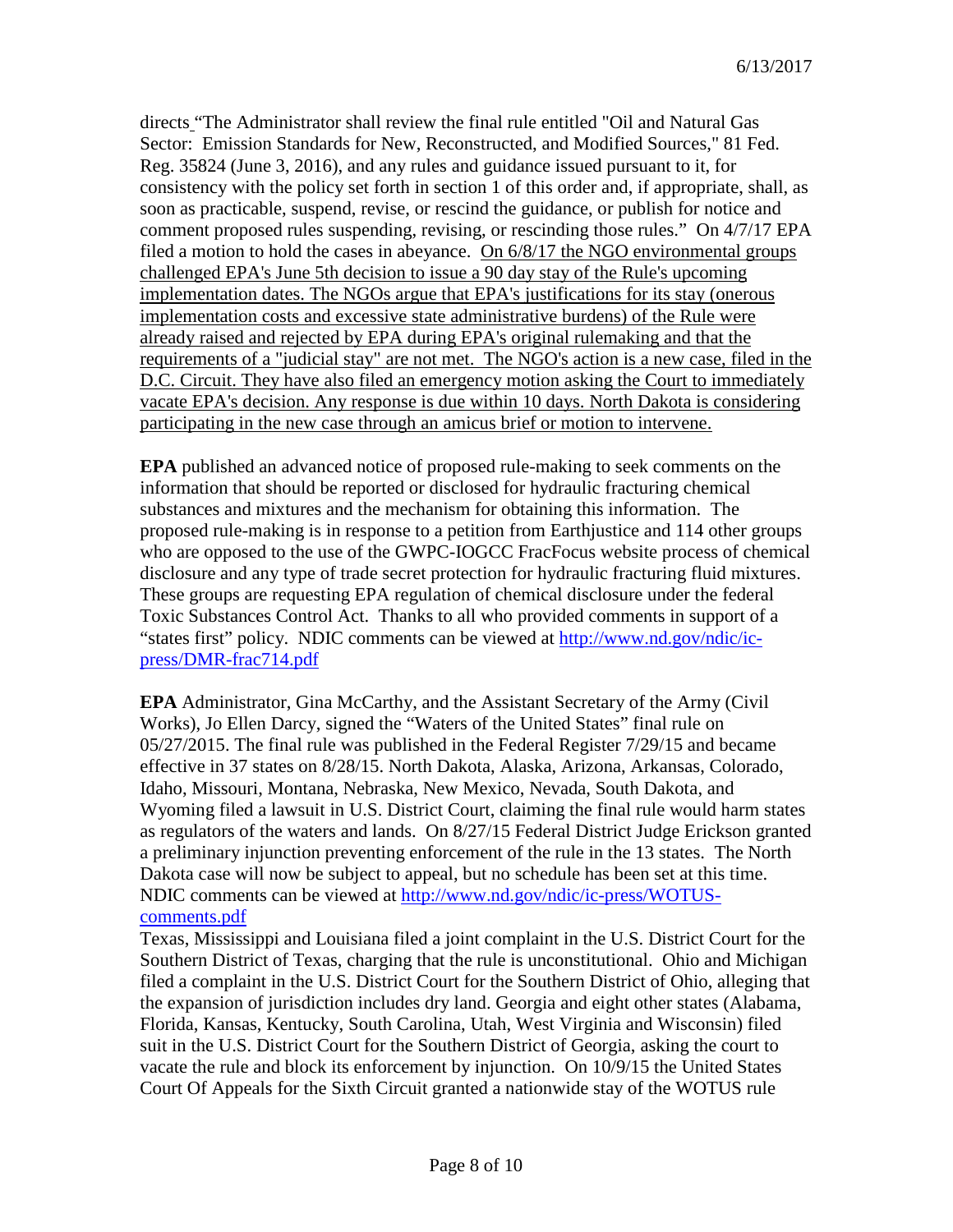pending jurisdiction determinations. On 2/28/17 President Trump signed an executive order directing the EPA to take action, paving the way for the elimination of the rule. North Dakota plans to continue active participation in the litigation of this rule until the EPA takes final action eliminating the rule.

**PHMSA** Advance notice of proposed rulemaking (ANPRM)was announced 1/10/17. SUMMARY: PHMSA is considering revising the Hazardous Materials Regulations (HMR) to establish vapor pressure limits for unrefined petroleum-based products and potentially all Class 3 flammable liquid hazardous materials that would apply during the transportation of the products or materials by any mode. PHMSA is currently assessing the merits of a petition for rulemaking submitted by the Attorney General of the State of New York regarding vapor pressure standards for the transportation of crude oil. The petition requests that PHMSA implement a Reid Vapor Pressure (RVP) limit less than 9.0 pounds per square inch (psi) for crude oil transported by rail. This rule making could substantially interfere with NDIC oil conditioning regulations. You can read about the NDIC regulations at [https://www.dmr.nd.gov/oilgas/2014Permitting\(2\).asp.](https://www.dmr.nd.gov/oilgas/2014Permitting(2).asp) NDIC will be preparing comments. You may submit comments identified by the docket number PHMSA-2016-0077 (HM-251D) and the relevant petition number by any of the following methods:

• Federal eRulemaking Portal: [http://www.regulations.gov](http://www.regulations.gov/) Follow the instructions for submitting comments.

• Fax: 1-202-493-2251.

• Mail: Docket Management System; US Department of Transportation, West Building, Ground Floor, Room W12–140, Routing Symbol M–30, 1200 New Jersey Avenue, SE., Washington, DC 20590.

• Hand Delivery: To the Docket Management System; Room W12–140 on the ground floor of the West Building, 1200 New Jersey Avenue, SE., Washington, DC 20590, between 9 a.m. and 5 p.m., Monday through Friday, except Federal holidays. NDIC submitted comments on 3/20/17 and the comment period closed on 5/19/17.

**USFWS** has made a decision to list the Dakota Skipper and Powershiek Skipperling to receive protection under the Endangered Species Act. Additional potential listing of concern are the Rufa Red Knot, Sprague's Pipit, Greater Sage Grouse, Monarch Butterfly, Sturgeon Chub, and Sicklefin Chub.

**USFWS** has published a new final rule to revise Management of Non-Federal Oil and Gas Rights. Key components of the proposed rule include: A permitting process for new operations; A permitting process for well plugging and reclamation for all operations; Information requirements for particular types of operations; Operating standards so that both the Service and the operator can readily identify what standards apply to particular operations; Fees for new access beyond that held as part of the operator's oil and gas right; Financial assurance (bonding); Penalty provisions; Clarification that the process for authorizing access to non-Federal oil and gas properties in Alaska will continue to be controlled by 43 CFR part 36, which implements provisions of the Alaska National Interest Lands Conservation Act; and Codification of some existing agency policies and practices. The proposed rule can be viewed online at